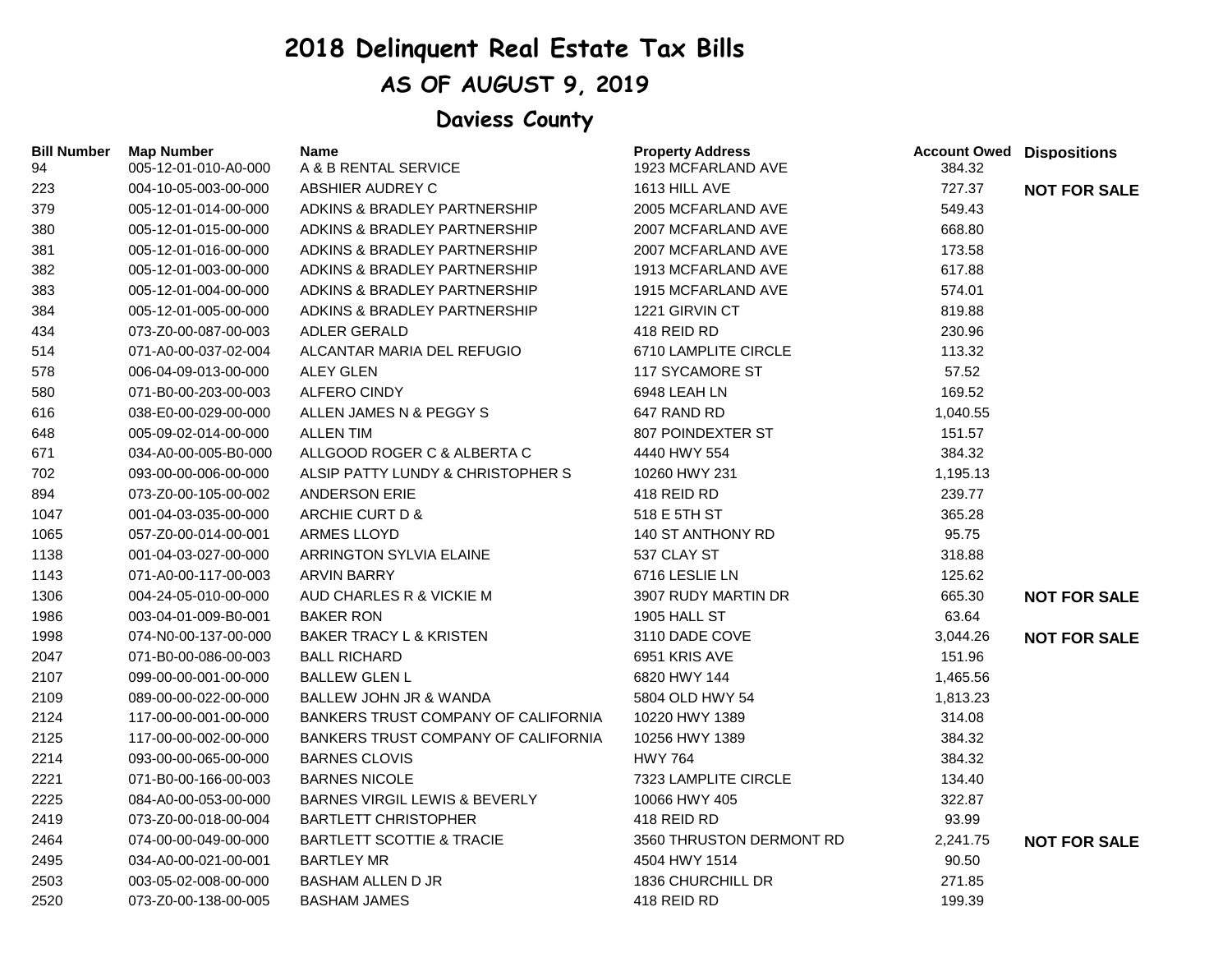| 2608 | 071-B0-00-067-00-002 | <b>BAXTER MORGAN</b>                  | 6938 LESLIE LN           | 187.09   |                     |
|------|----------------------|---------------------------------------|--------------------------|----------|---------------------|
| 2783 | 093-00-00-045-00-000 | <b>BELCHER ANNA FAYE</b>              | 11300 HWY 231            | 1,471.33 |                     |
| 2811 | 002-08-06-014-00-000 | <b>BELCHER TRACY</b>                  | 1511 ALEXANDER AVE       | 277.34   |                     |
| 2843 | 077-00-00-039-00-000 | <b>BELL BRENT L &amp; TRICIA</b>      | 6930 HWY 231             | 296.53   |                     |
| 2867 | 130-A0-00-093-00-000 | <b>BELL LINWOOD</b>                   | <b>WALNUT ST</b>         | 601.52   |                     |
| 3425 | 005-03-05-015-00-000 | <b>BISHOP DONALD SR &amp; MILDRED</b> | 1110 W 11TH ST           | 112.47   | <b>NOT FOR SALE</b> |
| 3658 | 128-00-00-021-02-000 | BLAN DAVID W & LENIAH R               | 9206 JACK HINTON RD      | 1,152.95 |                     |
| 3797 | 004-15-05-003-00-000 | <b>BLEDSOE ANTHONY RAY</b>            | 2221 BITTEL RD           | 412.89   | <b>NOT FOR SALE</b> |
| 3903 | 002-10-03-050-00-000 | <b>BOARMAN DARYL &amp; TONYA</b>      | 1506 WING AVE            | 1,051.66 |                     |
| 4092 | 011-00-00-099-00-000 | <b>BOLING NAOMI</b>                   | <b>HWY 60 W</b>          | 50.67    |                     |
| 4415 | 004-20-19-050-00-000 | <b>BOWLDS ALLYSON E</b>               | 2227 TAMARACK RD         | 1,339.69 |                     |
| 4476 | 005-13-03-003-00-000 | <b>BOWMAN CHRISTI A</b>               | 3006 FLAMINGO AVE        | 355.51   |                     |
| 4477 | 006-07-04-012-00-000 | <b>BOWMAN CHRISTI A</b>               | 1915 W 3RD ST            | 496.56   |                     |
| 4519 | 037-A0-00-030-00-000 | BOYD STEPHEN W & LORI A               | 231 BON HARBOR COVE      | 2,889.78 |                     |
| 4585 | 077-Z0-00-032-00-006 | <b>BRADEN KENNETH</b>                 | 6556 HWY 231             | 81.71    |                     |
| 4597 | 005-12-01-013-00-000 | BRADLEY CHARLOTTE & LESTER ADKINS     | 2003 MCFARLAND AVE       | 173.58   |                     |
| 4598 | 005-12-01-017-00-000 | BRADLEY CHARLOTTE & LESTER ADKINS     | 2011 MCFARLAND AVE       | 577.50   |                     |
| 4631 | 004-13-02-001-00-000 | BRADLEY ROBERT A JR                   | 1560 ROOSEVELT RD        | 1,834.37 |                     |
| 4632 | 003-03-04-006-00-000 | <b>BRADLEY ROBERT JR</b>              | 1005 E 19TH ST           | 289.57   |                     |
| 4636 | 005-12-01-006-00-000 | BRADLEY WILLIAM R & CHARLOTTE         | 1209 GIRVIN CT           | 898.87   |                     |
| 4637 | 005-12-01-009-00-000 | BRADLEY WILLIAM R & CHARLOTTE &       | 1919 MCFARLAND AVE       | 675.82   |                     |
| 4638 | 005-12-01-012-00-000 | BRADLEY WILLIAM R & CHARLOTTE F       | 2001 MCFARLAND AVE       | 568.71   |                     |
| 4639 | 005-12-01-036-00-000 | BRADLEY WILLIAM R & CHARLOTTE F &     | 1201 OMEGA ST            | 178.44   |                     |
| 4640 | 005-12-01-007-00-000 | BRADLEY WILLIAM R & CHARLOTTE J       | 1210 GIRVIN CT           | 661.81   |                     |
| 4641 | 005-12-01-008-00-000 | BRADLEY WILLIAM R & CHARLOTTE J       | 1222 GIRVIN CT           | 647.75   |                     |
| 4833 | 006-11-02-002-00-000 | <b>BRAY CHRISTOPHER &amp; LISA D</b>  | 237 EDWARDS ST           | 133.26   |                     |
| 4858 | 037-00-00-003-00-000 | <b>BREKK PROPERTIES LLC</b>           | <b>HARBOR CREST COVE</b> | 1,685.63 |                     |
| 4859 | 006-15-12-001-00-000 | <b>BREKK PROPERTIES LLC</b>           | 3615 W 2ND ST            | 3,896.60 |                     |
| 4860 | 006-15-12-002-00-000 | <b>BREKK PROPERTIES LLC</b>           | 3709 W 2ND ST            | 2,755.10 |                     |
| 4861 | 006-15-12-003-00-000 | <b>BREKK PROPERTIES LLC</b>           | 3721 W 2ND ST            | 1,859.47 |                     |
| 4862 | 006-15-12-004-00-000 | <b>BREKK PROPERTIES LLC</b>           | 3727 W 2ND ST            | 2,456.56 |                     |
| 4875 | 006-22-01-999-00-000 | <b>BREKK PROPERTIES LLC</b>           | HILL POINTE CROSSING     | 1,223.76 |                     |
| 5058 | 006-12-03-012-00-000 | <b>BROWN ANNIE G</b>                  | 2715 W 6TH ST            | 404.35   | <b>NOT FOR SALE</b> |
| 5084 | 005-11-14-012-00-000 | BROWN CARL LEE JR                     | 2428 W 7TH ST            | 251.10   |                     |
| 5168 | 001-09-15-019-00-000 | <b>BROWN JIMMIE S</b>                 | 2029 E 10TH ST           | 881.30   |                     |
| 5435 | 073-Z0-00-129-00-003 | <b>BRYANT ELAINE</b>                  | 418 REID RD              | 99.28    |                     |
| 5438 | 005-14-03-014-00-000 | <b>BRYANT GEORGE W</b>                | 2829 WAYSIDE DR W        | 1,337.92 | <b>NOT FOR SALE</b> |
| 5615 | 006-06-11-006-00-000 | <b>BUNCH LARRY W &amp; VIRGINIA</b>   | 1427 W 5TH ST            | 84.99    |                     |
| 5681 | 002-05-09-014-00-000 | <b>BURDEN NORMA JEAN</b>              | 1107 HALL ST             | 94.17    |                     |
| 5698 | 042-A0-00-017-00-000 | BURDEN WILLIAM G & MELINDA REECE      | 7810 HWY 81              | 274.88   |                     |
| 6032 | 033-00-00-033-00-000 | <b>BYRNE MICHAEL A</b>                | <b>HWY 554</b>           | 208.72   |                     |
| 6056 | 041-A0-00-072-00-000 | C & D PROPERTY                        | 5403 GERALD DR           | 1,251.29 |                     |
| 6057 | 004-25-02-023-00-000 | C & D PROPERTY                        | 2405 HAVILAND DR         | 1,488.94 |                     |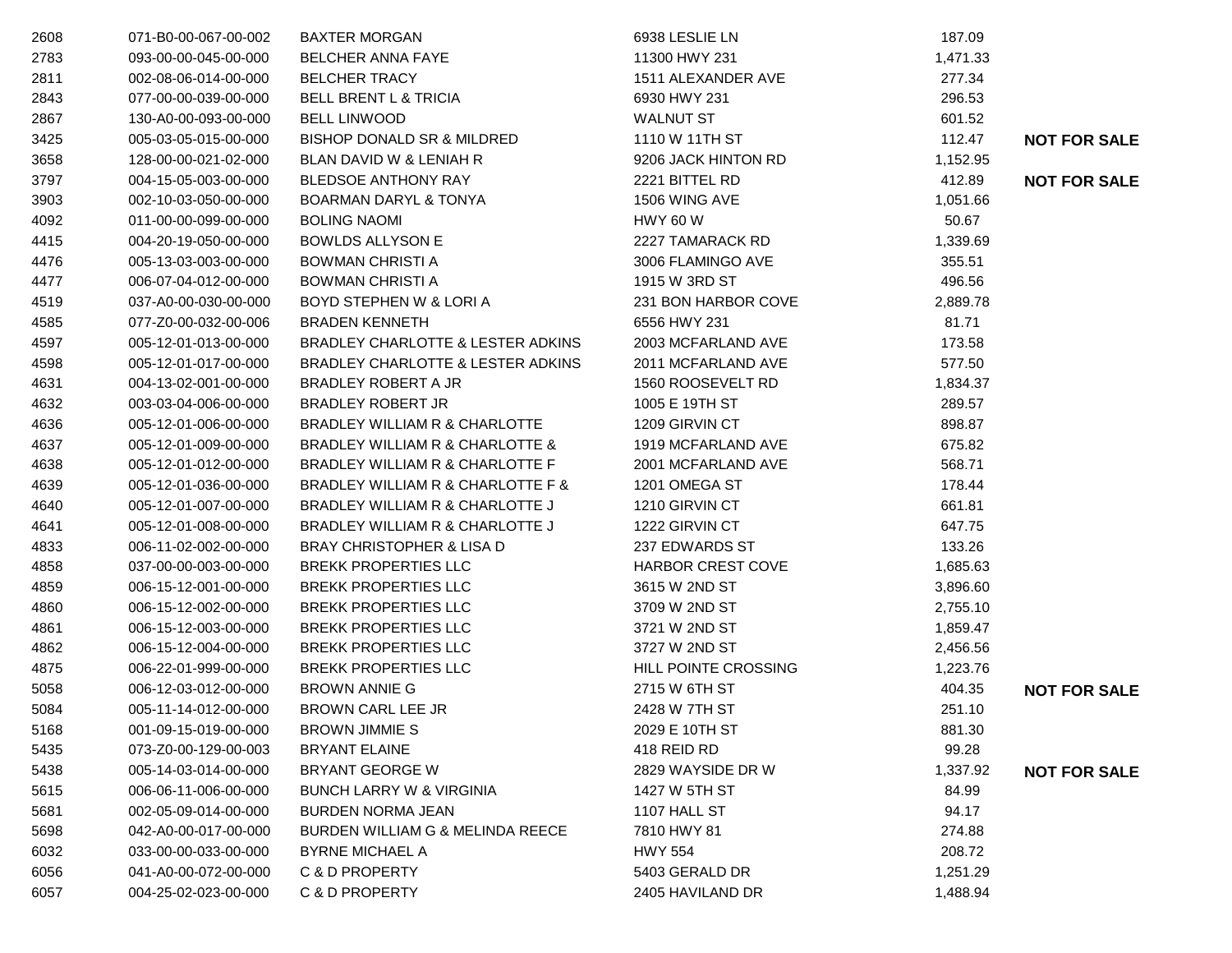| 6058 | 004-25-04-001-00-000 | C & D PROPERTY                       | 4403 MCINTIRE CROSSING        | 1,957.81 |                     |
|------|----------------------|--------------------------------------|-------------------------------|----------|---------------------|
| 6408 | 005-11-12-002-00-000 | CALHOUN SCOTT                        | 618 OMEGA ST                  | 174.13   | <b>NOT FOR SALE</b> |
| 6575 | 059-00-00-030-02-000 | <b>CANARY JARED PATRICK &amp;</b>    | HWY 431                       | 156.84   |                     |
| 6576 | 059-00-00-030-03-000 | <b>CANARY JARED PATRICK &amp;</b>    | 11920 HWY 431                 | 761.88   |                     |
| 6621 | 005-05-01-004-00-000 | CAPPS DURBIN CRYSTAL                 | 520 FOUST AVE                 | 164.39   |                     |
| 6624 | 005-05-01-003-00-000 | <b>CAPPS JOHNNY SR</b>               | 516 FOUST AVE                 | 193.70   |                     |
| 6662 | 005-11-17-009-00-000 | <b>CARDEN SHARON GAYLE</b>           | 2012 W 7TH ST                 | 139.34   |                     |
| 6750 | 057-Z0-00-022-00-002 | <b>CARMEN ANGELA A</b>               | 140 ST ANTHONY RD             | 81.71    |                     |
| 6768 | 006-07-03-021-00-000 | CARMON OVA L & NANCY HAYES           | 2006 W 3RD ST                 | 380.55   |                     |
| 6772 | 120-00-00-040-00-000 | CARMON ROGER DAMON & SABRINA         | 8725 JACK HINTON RD           | 1,163.47 |                     |
| 6794 | 077-00-00-015-00-000 | CARPENTER DEBBIE L                   | 6596 HWY 231                  | 859.70   | <b>NOT FOR SALE</b> |
| 6873 | 005-09-02-005-00-000 | <b>CARRICO M V</b>                   | <b>GEORGE ST</b>              | 81.95    |                     |
| 6925 | 002-08-03-004-00-000 | <b>CARSTON MANAGEMENT INC</b>        | 1714 LEITCHFIELD RD           | 270.65   |                     |
| 6941 | 004-20-18-012-00-000 | <b>CARTER DAVID &amp; SONDRA</b>     | 3617 WINCHESTER DR            | 877.79   | <b>NOT FOR SALE</b> |
| 7224 | 006-10-10-024-A0-000 | CAVE LARRY S SR                      | 2410 FRENCH ST                | 97.82    | <b>NOT FOR SALE</b> |
| 7225 | 006-10-10-024-B0-000 | CAVE LARRY SR                        | 2408 FRENCH ST                | 120.44   | <b>NOT FOR SALE</b> |
| 7371 | 085-00-00-022-00-000 | <b>CECIL MICHAEL</b>                 | 7739 HWY 2830                 | 822.78   |                     |
| 7372 | 132-00-00-001-00-002 | <b>CECIL MICHAEL</b>                 | 12337 INDIAN HILL RD          | 116.83   |                     |
| 7616 | 001-00-00-015-00-000 | CHENAULT JOYCE                       | 9891 HULSEY LP                | 103.35   |                     |
| 7665 | 003-21-01-029-00-000 | <b>CHISM PATRICIA L</b>              | 2650 EPWORTH LN               | 594.85   |                     |
| 7721 | 073-Z0-00-004-00-007 | <b>CHRISTIE MARK</b>                 | 418 REID RD                   | 236.28   |                     |
| 7740 | 062-A0-00-054-00-000 | CHURCH JUDY A                        | 625 MAPLE HEIGHTS             | 223.96   |                     |
| 7922 | 002-04-11-013-00-000 | <b>CLARK DAVID L</b>                 | 615 E 14TH ST                 | 501.43   |                     |
| 8094 | 002-06-06-009-00-000 | <b>CLARK RAY M</b>                   | 1511 CENTER ST                | 243.77   |                     |
| 8107 | 006-14-05-022-00-000 | <b>CLARK ROBERT M &amp; LINDA A</b>  | 2927 YOSEMITE DR              | 1,244.84 | <b>NOT FOR SALE</b> |
| 8124 | 084-A0-00-077-00-000 | <b>CLARK SHERMAN N &amp; JULIE A</b> | 8958 SACRA DR                 | 1,305.74 |                     |
| 8204 | 002-00-00-012-00-000 | <b>CLAY GEORGE S</b>                 | <b>CURDSVILLE DELAWARE RD</b> | 50.67    |                     |
| 8297 | 005-03-04-011-00-000 | <b>CLINE FRANCES Y</b>               | 805 W 11TH ST                 | 63.64    | <b>NOT FOR SALE</b> |
| 8298 | 071-A0-00-016-00-002 | <b>CLINE JEREMY &amp; BRANDI</b>     | 6777 LAMPLITE CIRCLE          | 608.56   |                     |
| 8313 | 005-11-02-002-B0-000 | <b>CLOUSE DAVID</b>                  | 2409 CRAVENS AVE              | 88.06    |                     |
| 8314 | 024-00-00-007-00-001 | <b>CLOUSE DAVID</b>                  | 7414 HWY 815                  | 90.50    |                     |
| 8316 | 005-10-15-004-A0-000 | <b>CLOUSE DAVID L</b>                | 1027 WESTERN CT               | 118.57   |                     |
| 8317 | 005-10-15-005-00-000 | <b>CLOUSE DAVID L</b>                | 1028 WESTERN CT               | 124.70   |                     |
| 8344 | 005-10-15-004-00-000 | <b>CLOUSE MARCUS A</b>               | 1035 WESTERN CT               | 170.49   |                     |
| 8348 | 005-11-02-003-00-000 | <b>CLOUSE ROY GENE</b>               | 2427 CRAVENS AVE              | 295.64   |                     |
| 8454 | 006-06-09-003-00-000 | <b>COLBERT MIKAEL &amp; CARRIE</b>   | 1603 W 5TH ST                 | 317.62   |                     |
| 8507 | 006-16-01-080-00-000 | COLEMAN MARSHALL Q & FAITH A         | 3888 SPRINGTREE DR            | 869.00   |                     |
| 8537 | 073-Z0-00-145-00-003 | <b>COLLINGS JEREMY &amp; SONYA</b>   | 418 REID RD                   | 125.62   |                     |
| 8740 | 127-00-00-026-00-001 | CONNOR BRIAN N & ANNETTE C           | 11178 HWY 144                 | 169.52   |                     |
| 9043 | 073-I0-00-066-00-000 | <b>COONS RAVEEWAN</b>                | 5417 RED MILE LP              | 94.58    |                     |
| 9093 | 071-B0-00-093-00-004 | <b>COOPER RAY</b>                    | 6979 KRIS AVE                 | 222.19   |                     |
| 9094 | 134-00-00-016-00-002 | <b>COOPER RAY</b>                    | 12171 FLORAL RD               | 102.76   |                     |
| 9099 | 003-06-05-001-A0-000 | <b>COOPER WILLIAM J</b>              | 2200 MCCONNELL AVE            | 118.57   |                     |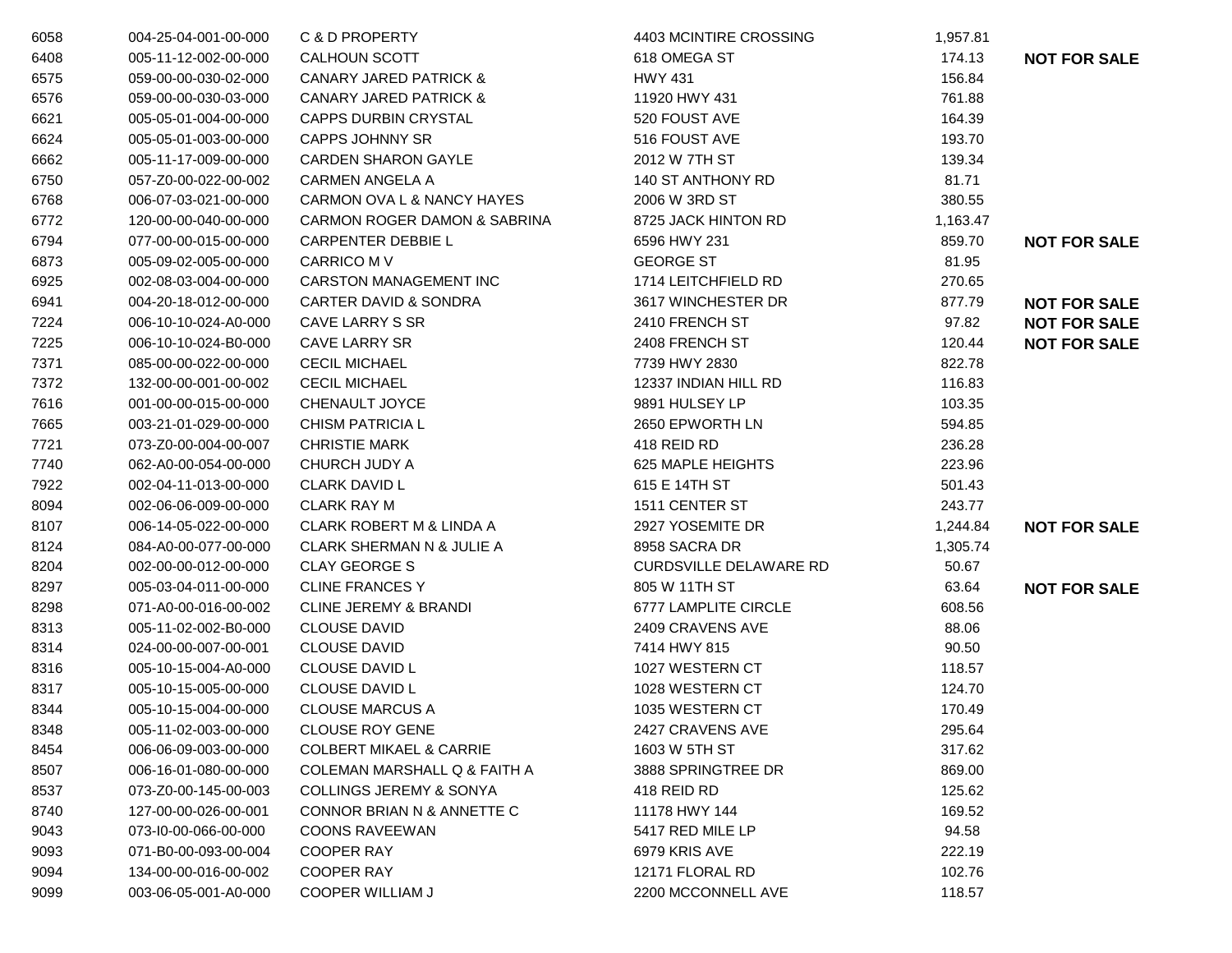| 9135  | 003-41-01-009-00-000 | <b>COPPAGE PATTY S</b>               | 1533 CREEK HAVEN LP      | 5,125.88 |                     |
|-------|----------------------|--------------------------------------|--------------------------|----------|---------------------|
| 9267  | 038-00-00-038-00-000 | COUNTRY HAM RESTAURANT LLC           | 5421 HWY 60 W            | 1,982.36 |                     |
| 9479  | 005-09-02-004-00-000 | <b>CRABTREE LEWIS W</b>              | 814 GEORGE ST            | 259.04   |                     |
| 9730  | 002-05-08-033-00-000 | <b>CRITE CLARA LOUISE</b>            | 1019 JACKSON ST          | 81.95    |                     |
| 9828  | 005-04-05-005-00-000 | <b>CROWE KENNETH &amp; SHEILA</b>    | 524 ELM ST               | 63.64    |                     |
| 9917  | 005-11-16-008-00-000 | <b>CRUMP JAMES</b>                   | 719 GRAVES ST            | 63.64    |                     |
| 10037 | 006-00-00-023-01-000 | <b>CURDSVILLE PROPERTIES LLC</b>     | 6859 POND RIVER RD       | 608.56   |                     |
| 10051 | 005-04-05-017-00-000 | <b>CURRY DAVID L</b>                 | 632 ELM ST               | 244.97   |                     |
| 10073 | 006-03-02-006-00-000 | <b>CURTIS DARRELL K</b>              | 232 SYCAMORE ST          | 414.73   | <b>NOT FOR SALE</b> |
| 10074 | 006-03-02-005-00-000 | <b>CURTIS DARRELL KEITH</b>          | 228 SYCAMORE ST          | 69.74    | <b>NOT FOR SALE</b> |
| 10079 | 006-03-02-004-00-000 | <b>CURTIS KEITH</b>                  | 222 SYCAMORE ST          | 167.43   |                     |
| 10234 | 097-C0-00-011-02-002 | DAMRON ANDREA                        | 9407 HWY 662             | 125.62   |                     |
| 10414 | 073-10-00-092-00-000 | DAUGHERTY AMANDA K                   | 5455 RED MILE LP         | 659.49   |                     |
| 10519 | 001-09-04-001-B0-000 | DAVIESS COUNTY INSURANCE INC         | 1604 E 4TH ST            | 391.54   |                     |
| 10598 | 080-00-00-114-00-000 | DAVIS MATTHEW & STACIE               | 3260 GREENBRIAR RD       | 1,100.27 |                     |
| 10676 | 019-A0-00-014-00-000 | DAWSON VIOLET N & JOHNNY DAWSON JR   | 7431 GRIFFITH STATION RD | 164.80   |                     |
| 10775 | 073-B0-00-079-00-000 | DECKER CURTIS RAY II & AMY           | 5015 GRANDVIEW DR        | 1,788.65 |                     |
| 10957 | 002-03-03-003-00-000 | DEJARNETTE VIVIAN                    | 1502 TRIPLETT ST         | 645.55   |                     |
| 11227 | 002-06-13-030-00-000 | DILLON DEREK G & DEBORAH D           | 729 CUMBERLAND ST        | 549.67   |                     |
| 11247 | 073-Z0-00-039-00-002 | <b>DISHON RALPH C</b>                | 418 REID RD              | 220.46   |                     |
| 11322 | 062-A0-00-003-00-000 | DOCKEMEYER CHAD O & ANGELA K         | 222 HUBERT CT            | 1,091.49 | <b>NOT FOR SALE</b> |
| 11670 | 002-09-05-009-00-000 | DUKE TIFFANY LEE                     | 1313 HAYNES AVE          | 63.64    |                     |
| 11823 | 034-00-00-015-12-000 | DURBIN E W                           | 9330 HWY 81              | 529.50   |                     |
| 11845 | 006-08-05-011-00-000 | DURBIN SHERRY M                      | 113 RIVER RD             | 185.76   |                     |
| 11921 | 041-Z0-00-001-00-002 | EAGAN MICHAEL J JR                   | 4040 PARK DR             | 108.08   |                     |
| 12433 | 001-09-14-007-00-000 | <b>ELLIOTT JENNIFER</b>              | 1913 E 10TH ST           | 928.74   |                     |
| 12499 | 002-08-05-002-00-000 | <b>ELMER STACY MCINTIRE</b>          | 1915 E 17TH ST           | 288.33   |                     |
| 12599 | 047-F0-00-081-00-000 | EMBRY ULYSSES G & LOIS JUNE          | 2402 PARRISH AVE W       | 1,012.45 |                     |
| 12600 | 047-F0-00-081-A0-000 | EMBRY ULYSSES G & LOIS JUNE          | 2400 PARRISH AVE W       | 1,811.50 |                     |
| 12654 | 002-05-07-014-B0-000 | <b>ENGLE NELSON</b>                  | 1107 OGLESBY ST          | 128.35   |                     |
| 12655 | 002-05-07-014-C0-000 | <b>ENGLE NELSON</b>                  | 1105 OGLESBY ST          | 128.35   |                     |
| 12657 | 005-10-01-003-00-000 | <b>ENGLE NELSON E</b>                | 2417 W 9TH ST            | 269.38   |                     |
| 12658 | 005-11-13-001-00-000 | <b>ENGLE NELSON E</b>                | 706 OMEGA ST             | 200.41   |                     |
| 12659 | 005-11-13-001-A0-000 | <b>ENGLE NELSON E</b>                | 2500 W 7TH ST            | 194.93   |                     |
| 12660 | 005-11-15-002-00-000 | ENGLE NELSON E                       | 2301 W 8TH ST            | 197.96   |                     |
| 12661 | 001-08-06-013-00-000 | <b>ENGLE NELSON E</b>                | 815 STONE ST             | 292.01   |                     |
| 12677 | 002-04-10-008-00-000 | ENGLISH HAROLD D                     | 1224 SWEENEY ST          | 69.74    |                     |
| 12710 | 073-Z0-00-086-00-006 | EPLEY JORDAN                         | 418 REID RD              | 93.99    |                     |
| 12843 | 071-A0-00-147-00-002 | <b>ETHRIDGE BRENDA</b>               | 6858 LESLIE LN           | 239.77   |                     |
| 13058 | 003-01-04-016-00-000 | EXECUTIVE TRANSPORTATION SERVICE LLC | 1902 DAVIESS ST          | 643.69   |                     |
| 13071 | 073-Z0-00-109-00-003 | <b>EYLICIO CHUEY &amp; KAREN</b>     | 418 REID RD              | 432.94   |                     |
| 13072 | 073-Z0-00-079-00-005 | <b>EYLICIO JESSICA</b>               | 418 REID RD              | 125.62   |                     |
| 13153 | 073-Z0-00-035-00-002 | FALIN JOHN KEVIN                     | 418 REID RD              | 136.15   |                     |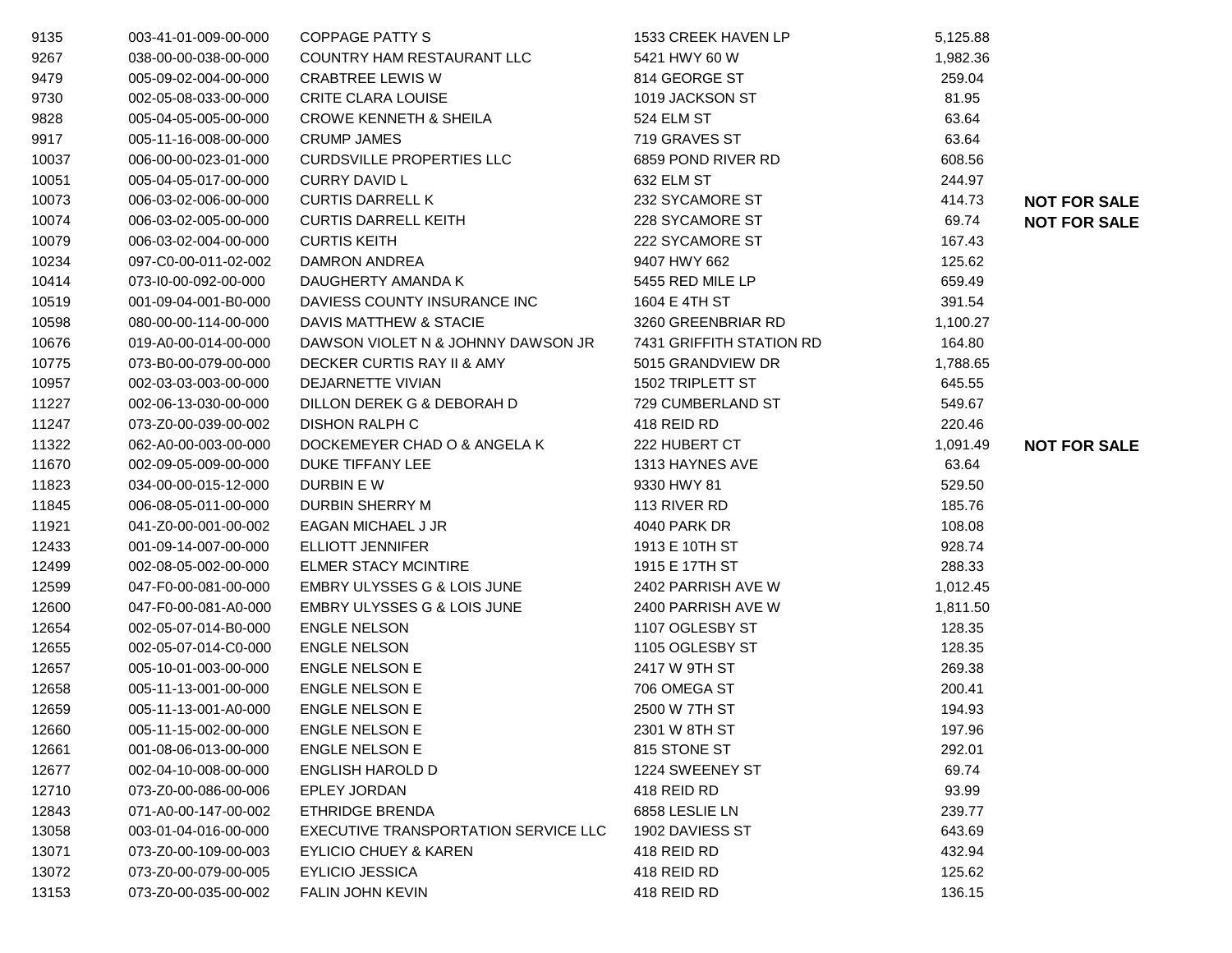| 13200 | 063-F0-00-031-00-000 | FARMER BRADLEY W & APRIL D                  | 1306 WOODMERE LN               | 4,289.40 | <b>NOT FOR SALE</b> |
|-------|----------------------|---------------------------------------------|--------------------------------|----------|---------------------|
| 13296 | 071-B0-00-197-00-002 | <b>FELDPAUCH BRYAN</b>                      | 6972 LEAH LN                   | 81.71    |                     |
| 13378 | 071-00-00-018-00-002 | <b>FERGUSON RAY ANTHONY</b>                 | 6883 HWY 2830                  | 169.52   |                     |
| 14073 | 004-20-14-011-00-000 | <b>FRANCIS MITCHELL E &amp; STEPHANIE L</b> | 2123 SURREY DR W               | 1,223.76 |                     |
| 14099 | 071-B0-00-083-00-007 | FRANKLIN ALLEN & BETHANY STOUT              | 6939 KRIS AVE                  | 160.76   |                     |
| 14131 | 041-A0-00-038-00-000 | FRANTZ TONYA A                              | 5442 DIANE AVE                 | 1,103.76 |                     |
| 14428 | 042-A0-00-003-00-000 | <b>FULKERSON NORMA JO</b>                   | 7686 HWY 81                    | 626.11   |                     |
| 14524 | 089-00-00-058-00-000 | <b>FUQUA ROGER &amp; ANNA</b>               | 5715 OLD HWY 54                | 176.55   |                     |
| 14759 | 071-A0-00-007-00-006 | <b>GARCIA FRANCISCO</b>                     | 6733 LAMPLITE CIRCLE           | 116.83   |                     |
| 14770 | 041-Z0-00-003-00-006 | <b>GARCIA VERELO</b>                        | 4040 PARK DR                   | 102.76   |                     |
| 14786 | 129-00-00-032-00-000 | <b>GARDNER ERNEST A &amp; ANNA MARY</b>     | 8316 JOE HAYNES RD             | 1,346.11 |                     |
| 14818 | 108-00-00-071-00-000 | <b>GARRETT KEVIN &amp; KARRON</b>           | 2049 YELVINGTON KNOTTSVILLE RD | 441.72   |                     |
| 15065 | 073-Z0-00-081-00-002 | GIBSON WILLIAM K & KENDALL L MOORE          | 418 REID RD                    | 151.96   |                     |
| 15123 | 056-00-00-001-11-000 | <b>GILLIAM MICHAEL</b>                      | 1026 PETTIT RD W               | 784.17   |                     |
| 15247 | 006-10-06-028-00-000 | <b>GIRTEN TERRIL</b>                        | 2417 W 2ND ST                  | 239.55   |                     |
| 15309 | 079-00-00-042-00-000 | <b>GLASSCOCK RICHARD</b>                    | 10909 RED HILL MAXWELL RD      | 428.21   |                     |
| 15310 | 079-00-00-043-00-000 | <b>GLASSCOCK RICHARD</b>                    | 10863 RED HILL MAXWELL RD      | 687.58   |                     |
| 15446 | 071-A0-00-052-00-001 | <b>GOATEE RICK</b>                          | 6770 LAMPLITE CIRCLE           | 151.96   |                     |
| 15642 | 041-Z0-00-004-00-004 | <b>GOMEZ EVANDE</b>                         | 4040 PARK DR                   | 134.40   |                     |
| 15729 | 002-08-06-001-00-000 | <b>GOODMAN LOLA B</b>                       | 1505 ALEXANDER AVE             | 94.17    |                     |
| 15730 | 002-08-06-016-00-000 | <b>GOODMAN LOLA B</b>                       | 1507 ALEXANDER AVE             | 100.26   |                     |
| 16184 | 073-H0-00-022-00-000 | <b>GREATHOUSE RICHARD L JR</b>              | 2018 KEENLAND PKWY             | 283.70   |                     |
| 16206 | 005-04-05-019-00-000 | <b>GREEN FRANCHESTERA</b>                   | 815 W 7TH ST                   | 63.64    |                     |
| 16263 | 005-04-05-028-00-000 | <b>GREEN WILLIE JR &amp; PATSY</b>          | 603 POPLAR ST                  | 81.95    |                     |
| 16458 | 006-07-03-004-00-000 | <b>GRIFFITH JUSTIN W</b>                    | 224 CRABTREE AVE               | 248.65   |                     |
| 16776 | 006-15-08-003-00-000 | HAGAN JOSEPH G & SHEILA K                   | 156 HUMMINGBIRD LP E           | 1,002.47 |                     |
| 16796 | 114-00-00-070-06-000 | <b>HAGAN MARIE N</b>                        | 6342 BOSTON SPUR               | 573.45   |                     |
| 16815 | 004-23-04-016-00-000 | <b>HAGAN PAUL K &amp; JUDY</b>              | 3923 GEMINI DR                 | 473.90   |                     |
| 16858 | 024-00-00-041-19-000 | <b>HAGAN WILLIAM J</b>                      | 5332 MT ZION SCHOOL RD         | 384.32   |                     |
| 16859 | 025-00-00-039-00-000 | <b>HAGAN WILLIAM J</b>                      | 5773 MACEDONIA RD              | 573.45   |                     |
| 16860 | 026-00-00-031-00-000 | HAGAN WILLIAM J & LISA M                    | 5430 HWY 554                   | 1,261.83 |                     |
| 16862 | 042-00-00-010-00-000 | <b>HAGAN WILLIAM JOSEPH</b>                 | 7457 OLD HWY 81                | 2,770.34 |                     |
| 16914 | 059-00-00-133-00-000 | <b>HAIMES BARRY C &amp;</b>                 | 10926 GORE RD                  | 696.74   |                     |
| 16969 | 079-00-00-016-00-001 | <b>HALE LARRY</b>                           | 9956 RED HILL MAXWELL RD       | 116.83   |                     |
| 16971 | 079-00-00-016-00-000 | HALE LARRY WAYNE                            | 9956 RED HILL MAXWELL RD       | 447.00   |                     |
| 17064 | 073-Z0-00-135-00-005 | HALL JASON & RACHELLE WEDDING               | 418 REID RD                    | 134.40   |                     |
| 17075 | 073-Z0-00-011-00-006 | <b>HALL KENDRA</b>                          | 418 REID RD                    | 95.75    |                     |
| 17146 | 071-A0-00-042-00-005 | <b>HALL TAMIKA</b>                          | 6730 LAMPLITE CIRCLE           | 116.83   |                     |
| 17193 | 006-10-06-014-00-000 | HAMILL ELIZABETH R & MARY C                 | 2407 PARDON AVE                | 329.26   |                     |
| 17197 | 077-Z0-00-034-00-003 | <b>HAMILTON ANGELA</b>                      | 6556 HWY 231                   | 99.28    |                     |
| 17320 | 093-00-00-053-00-000 | <b>HAMILTON JOSEPH HENRY</b>                | PLEASANT RIDGE LN              | 296.53   |                     |
| 17356 | 043-00-00-023-00-000 | HAMILTON MATTHEW O & JENNY L                | 9661 HWY 81                    | 3,067.13 |                     |
| 17444 | 071-B0-00-033-00-001 | HANCOCK AARON                               | 6944 LAMPLITE CIRCLE           | 257.34   |                     |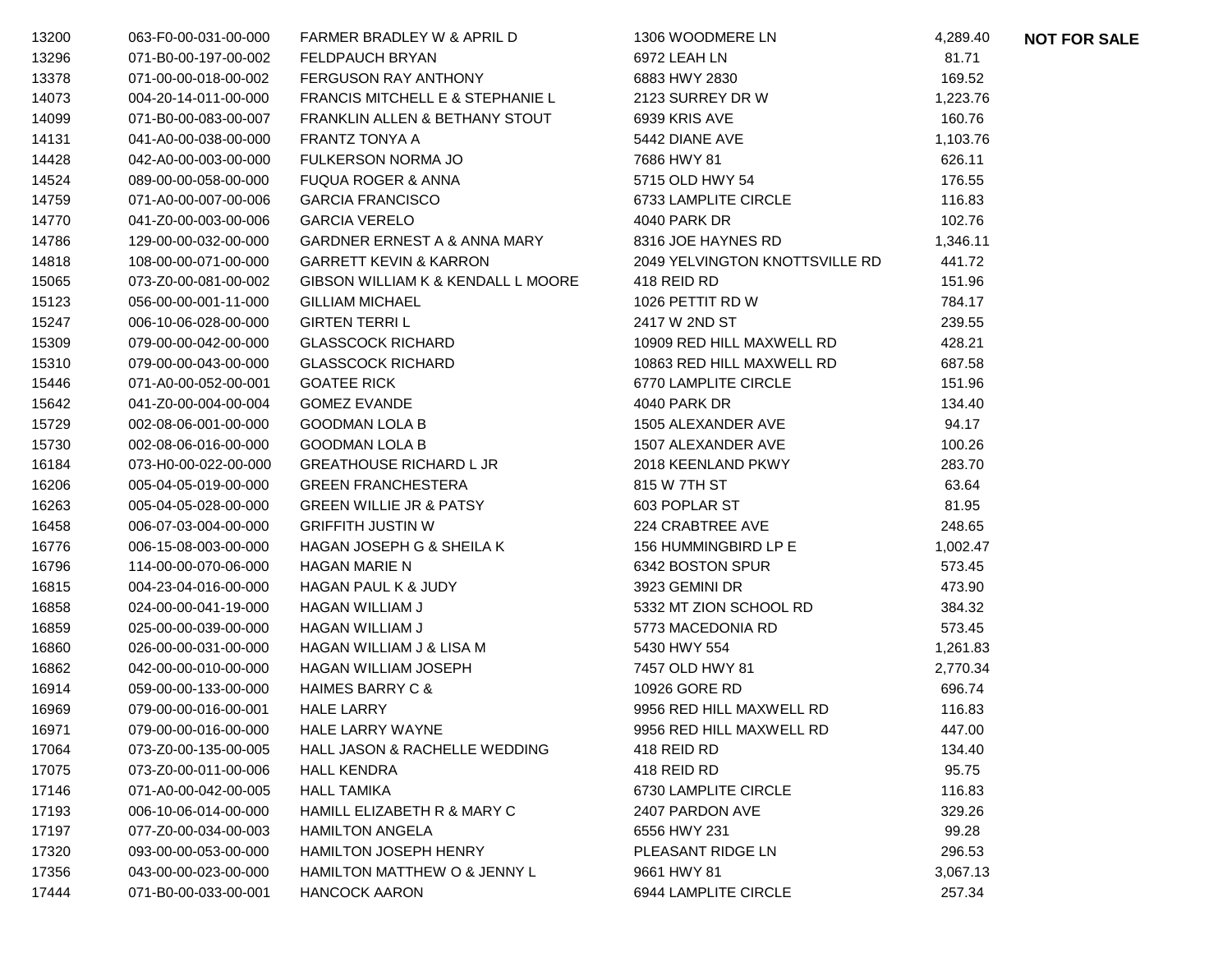| 17639 | 006-06-07-010-00-000 | <b>HARDIN TIMOTHY W &amp; EVON M</b> | 313 LITTELL ST              | 149.73    |                     |
|-------|----------------------|--------------------------------------|-----------------------------|-----------|---------------------|
| 17644 | 006-11-04-009-00-000 | HARDISON BARRY K & LORI ASHBY        | 2409 W 5TH ST               | 124.70    |                     |
| 17645 | 006-06-08-016-00-000 | <b>HARDISON ELIZABETH E</b>          | 1708 W 4TH ST               | 287.09    | <b>NOT FOR SALE</b> |
| 17778 | 001-03-04-006-00-000 | HARPER ROBERT T                      | 528 J R MILLER BLVD         | 222.39    |                     |
| 17909 | 003-04-07-009-00-000 | HARRISON BILLY D &                   | 1709 E 20TH ST              | 237.06    |                     |
| 18053 | 019-A0-00-014-A0-000 | HATFIELD ERIC NATHANIEL              | 7426 SHORT ST               | 308.27    |                     |
| 18197 | 003-09-06-030-00-000 | <b>HAWN JAMES D</b>                  | 3020 DAVIESS ST             | 98.45     |                     |
| 18198 | 002-10-05-009-00-000 | HAWS GLEN LEE JR                     | 1661 GLENDALE AVE           | 216.29    |                     |
| 18542 | 073-H0-00-023-00-000 | <b>HAYDEN TIMOTHY M II</b>           | 2019 KEENLAND PKWY          | 313.50    |                     |
| 18750 | 006-13-10-005-00-000 | <b>HEAD PATSY G</b>                  | 3507 BAYBROOK ST            | 233.31    |                     |
| 18753 | 071-A0-00-036-00-002 | <b>HEAD RHONDA</b>                   | <b>6875 LAMPLITE CIRCLE</b> | 169.52    |                     |
| 18937 | 005-11-07-004-00-000 | HENDERSON ELIZABETH RITA             | <b>608 POINDEXTER ST</b>    | 243.77    |                     |
| 18974 | 038-E0-00-123-00-000 | <b>HENDON TERRIC</b>                 | 5401 STURGEON AVE           | 1,393.53  |                     |
| 19010 | 084-A0-00-043-00-000 | <b>HENDRIX JEROMIE</b>               | 10130 HWY 405               | 780.65    |                     |
| 19037 | 003-13-10-008-00-000 | <b>HENRY CARL JR</b>                 | 2616 VICTORY CT E           | 295.64    |                     |
| 19133 | 041-Z0-00-006-00-004 | <b>HERLEIN TIMOTHY</b>               | 4040 PARK DR                | 292.45    |                     |
| 19247 | 001-09-13-006-00-000 | <b>HICKS FRANK &amp; DONNA</b>       | 1919 HUGHES AVE             | 313.37    |                     |
| 19827 | 003-12-20-010-00-000 | HODSKINS JOSHUA SAMUEL               | 724 FAIRFAX DR              | 1,469.64  |                     |
| 19884 | 059-00-00-060-00-000 | HOGLE WILLIAM C JR & SHEILA G        | 465 HARMONS FERRY RD W      | 81.71     |                     |
| 19900 | 072-00-00-026-00-001 | <b>HOLCOMB HAROLD</b>                | 5788 HWY 2830               | 116.83    |                     |
| 19901 | 073-Z0-00-032-00-002 | <b>HOLCOMB JEFF</b>                  | 418 REID RD                 | 93.99     |                     |
| 20022 | 084-A0-00-020-00-000 | HONEYCUTT MARGARET K                 | 109 HIGH ST                 | 327.56    |                     |
| 20608 | 005-13-13-002-00-000 | HOWARD PAUL C JR                     | 801 GARDENSIDE DR           | 63.64     | <b>NOT FOR SALE</b> |
| 20623 | 127-00-00-023-00-001 | <b>HOWARD RICKY</b>                  | 10921 HWY 144               | 195.87    |                     |
| 20949 | 002-07-06-017-00-000 | <b>HUMPHREY ELBERT &amp; NANCY</b>   | 1625 HALL ST                | 125.29    |                     |
| 20950 | 002-07-06-016-00-000 | HUMPHREY ELBERT W & NANCY            | 1629 HALL ST                | 57.52     |                     |
| 20987 | 003-03-14-007-00-000 | HUNDLEY LOU LIFE ESTATE              | <b>2028 HALL ST</b>         | 137.52    |                     |
| 21063 | 003-04-05-005-00-000 | HURM CHRISTOPHER D                   | 1533 E 20TH ST              | 273.08    |                     |
| 21136 | 071-B0-00-163-00-003 | <b>HUSKISSON RAYMOND L</b>           | 7335 LAMPLITE CIRCLE        | 327.56    |                     |
| 21489 | 073-H0-00-119-00-000 | <b>ISBELL RICKY</b>                  | 5405 BELMONT CT             | 194.13    |                     |
| 21961 | 003-02-07-001-00-000 | JACKSON KENNETH S & JILL S           | 2200 VEACH RD               | 906.86    |                     |
| 21962 | 004-14-02-039-00-000 | JACKSON KENNETH S & JILL S           | 2302 STRATFORD DR S         | 2,172.09  |                     |
| 21967 | 076-00-00-113-00-002 | <b>JACKSON LAURA J</b>               | 5840 MILLERS MILL RD        | 362.70    |                     |
| 22348 | 003-18-02-005-00-000 | JARBOE WILLIAM H                     | 1823 MT VERNON DR           | 1,239.58  |                     |
| 22349 | 003-04-06-005-00-000 | JARBOE WILLIAM H                     | 1711 E 19TH ST              | 185.16    |                     |
| 22350 | 005-10-15-004-B0-000 | <b>JARNAGIN BILL</b>                 | 2625 LANCASTER AVE          | 84.99     |                     |
| 22950 | 071-Z0-00-028-00-003 | <b>JOHNSON URIAH</b>                 | 6828 THOMA DR               | 222.19    |                     |
| 22986 | 005-03-13-004-00-000 | <b>JOHNSTON NEIL</b>                 | 1220 NASSAU AVE             | 185.76    |                     |
| 22987 | 005-04-01-021-00-000 | <b>JOHNSTON NEIL</b>                 | 519 ORCHARD ST              | 321.28    |                     |
| 23436 | 003-01-05-005-00-000 | KAELIN MARTHA R                      | 117 W 20TH ST               | 698.66    |                     |
| 23737 | 001-07-13-013-00-000 | <b>KELLER KATHY ANN</b>              | 732 JACKSON ST              | 215.69    |                     |
| 23818 | 104-00-00-031-00-001 | <b>KELLY WILLIAM</b>                 | 4960 POPLAR LOG BRIDGE RD   | 180.03    |                     |
| 23904 | 006-25-01-008-B0-000 | KENTUCKY BUILDING SYSTEMS LLC        | 2911 MEDLEY RD              | 17,336.30 |                     |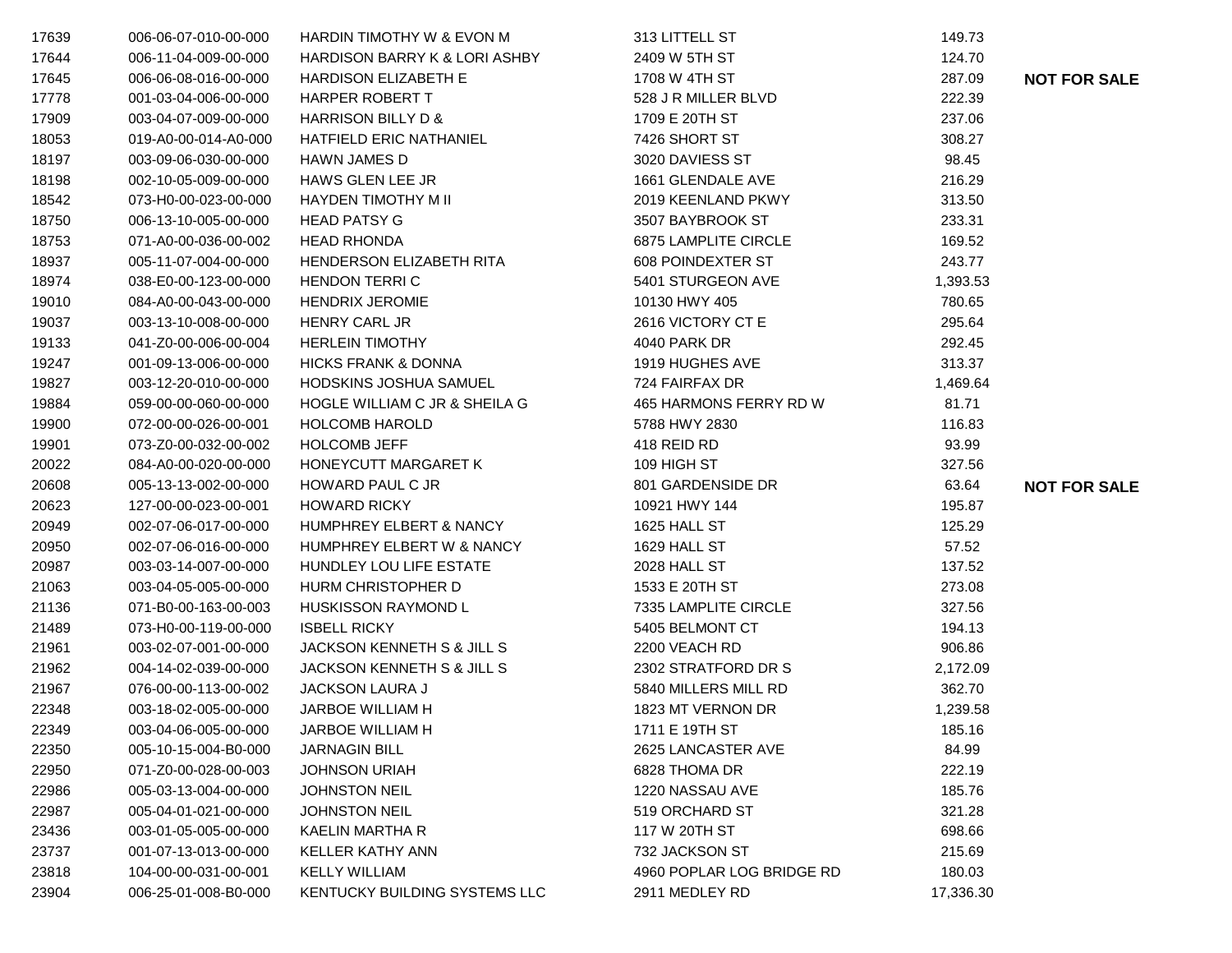| 23967 | 073-Z0-00-132-00-002 | <b>KESSINGER BAIRIE</b>         | 418 REID RD             | 292.45    |                     |
|-------|----------------------|---------------------------------|-------------------------|-----------|---------------------|
| 23971 | 004-24-09-023-00-000 | <b>KESSINGER JONATHAN</b>       | 2421 STRICKLAND DR      | 1,510.00  | <b>NOT FOR SALE</b> |
| 24055 | 071-A0-00-115-00-004 | KIMBLEY TIMOTHY                 | 6708 LESLIE LN          | 183.59    |                     |
| 24056 | 071-B0-00-134-00-005 | <b>KIMBLEY TONY</b>             | 6961 JAMIE LN           | 116.83    |                     |
| 24226 | 073-I0-00-028-00-000 | <b>KIRBY WILLIAM</b>            | 2370 KEENLAND PKWY      | 301.23    |                     |
| 24312 | 071-A0-00-014-00-007 | <b>KITTERMAN SANDRA</b>         | 6769 LAMPLITE CIRCLE    | 90.50     |                     |
| 24505 | 005-04-08-012-00-000 | KOGER CHARLES D & DELILAH G     | 814 W 7TH ST            | 69.74     | <b>NOT FOR SALE</b> |
| 24801 | 074-C0-00-025-00-000 | KULKA KRISTINE S & BENJAMIN     | 3916 LOCUST HILL DR     | 2,856.38  |                     |
| 24840 | 002-02-02-011-00-000 | KUYKENDALL RONALD D             | 1626 J R MILLER BLVD    | 94.17     |                     |
| 24875 | 004-26-01-017-00-000 | L C M RENTAL PROPERTIES LLC     | 3802 LEGACY RUN         | 12,747.51 |                     |
| 25099 | 071-A0-00-044-00-001 | <b>LAMM PEGGY</b>               | 6738 LAMPLITE CIRCLE    | 81.71     |                     |
| 25226 | 071-A0-00-062-00-006 | <b>LANHAM CALEB</b>             | 6828 LAMPLITE CIRCLE    | 95.75     |                     |
| 25227 | 071-B0-00-120-00-004 | <b>LANHAM CAMI</b>              | 7351 LAMPLITE CIRCLE    | 90.50     |                     |
| 25641 | 073-H0-00-133-00-000 | <b>LEARY TIM</b>                | 2025 ARLINGTON PK DR    | 396.06    |                     |
| 25743 | 062-F0-00-008-00-000 | LEE SHIRLEY                     | 2217 WESTERFIELD DR     | 620.85    |                     |
| 25824 | 003-13-09-018-00-000 | <b>LEMASTER KATHRYN &amp;</b>   | 2669 VICTORY CT E       | 321.90    |                     |
| 25925 | 071-A0-00-026-00-002 | <b>LEWIS KAREN</b>              | 6835 LAMPLITE CIRCLE    | 90.50     |                     |
| 25945 | 005-09-05-004-00-000 | LEWIS MICHAEL K                 | 910 SUTHERLAND AVE      | 142.70    | <b>NOT FOR SALE</b> |
| 26068 | 001-07-13-002-00-000 | <b>LINDSAY CRYSTAL S</b>        | 702 JACKSON ST          | 69.74     |                     |
| 26084 | 002-05-06-002-00-000 | LINDSEY HERMAN E                | 904 ELSMERE ST          | 124.70    |                     |
| 26092 | 003-05-07-016-00-000 | <b>LINDSEY KARL</b>             | 1907 ALEXANDER AVE      | 149.11    |                     |
| 26127 | 005-10-10-009-00-000 | LING ROBERT LEO                 | 2034 W 10TH ST          | 63.64     |                     |
| 26177 | 100-00-00-082-00-000 | LITTLE WILLIAM A & JOHN R       | 5244 PLEASANT VALLEY RD | 3,307.74  |                     |
| 26268 | 006-05-03-004-00-000 | <b>LOGSDON JEFFREY</b>          | 1529 W 2ND ST           | 116.18    |                     |
| 26352 | 073-Z0-00-116-00-002 | <b>LORD TRACY</b>               | 418 REID RD             | 269.63    |                     |
| 26388 | 001-15-01-002-00-000 | LOVE FRANK E & MARGARET L       | 2215 HWY 144            | 751.35    |                     |
| 26410 | 004-14-04-002-00-000 | LOWE CHRISTINE THOMAS           | 2020 YORK DR            | 868.40    | <b>NOT FOR SALE</b> |
| 26595 | 071-B0-00-056-00-001 | <b>LYONS TROY</b>               | 6977 LESLIE LN          | 204.65    |                     |
| 26618 | 006-11-04-012-00-000 | M D H MANAGEMENT GROUP INC      | 419 SUTTON LN           | 277.34    |                     |
| 26619 | 006-11-04-013-00-000 | M D H MANAGEMENT GROUP INC      | 415 SUTTON LN           | 1,323.91  |                     |
| 27361 | 006-12-13-004-00-000 | MASON AMBER M & ROGER D CALHOUN | 502 FLEETWOOD DR        | 305.40    |                     |
| 28127 | 005-04-07-007-00-000 | <b>MCCARTY DULCIE</b>           | 730 WALNUT ST           | 211.40    | <b>NOT FOR SALE</b> |
| 28262 | 077-Z0-00-025-00-002 | <b>MCCORMICK MICHAEL</b>        | 6556 HWY 231            | 178.27    |                     |
| 28368 | 120-00-00-041-00-000 | MCDANIEL LARRY B & BRENDA       | 8679 JACK HINTON RD     | 434.71    |                     |
| 28485 | 037-A0-00-036-00-000 | MCFADDEN ERIC L                 | 171 BOOTH FIELD RD      | 3,313.00  |                     |
| 28486 | 011-00-00-086-00-000 | <b>MCFADDEN ERIC L</b>          | 190 MURPHY RD           | 1,358.42  |                     |
| 28707 | 003-10-04-039-00-000 | <b>MCKNIGHT ROBERT R</b>        | 218 LEGION BLVD W       | 552.10    | <b>NOT FOR SALE</b> |
| 28852 | 003-21-03-032-00-000 | <b>MEADOR DIANNE</b>            | 2928 GREENHILL DR       | 432.44    |                     |
| 28861 | 006-04-10-006-00-000 | <b>MEADOWS DAVID E</b>          | 114 SYCAMORE ST         | 106.38    |                     |
| 28868 | 003-13-09-002-00-000 | <b>MEANS LISA D</b>             | 2605 VICTORY CT E       | 277.34    |                     |
| 28938 | 002-08-09-002-00-000 | <b>MEISSNER WILLIAM</b>         | 1706 ALEXANDER AVE      | 222.39    |                     |
| 29002 | 005-08-03-042-00-000 | MENZIES KEITH A                 | 1231 WERNER AVE         | 399.46    |                     |
| 29010 | 090-00-00-109-00-000 | MERCER CASEY W                  | 6303 HWY 762            | 120.91    |                     |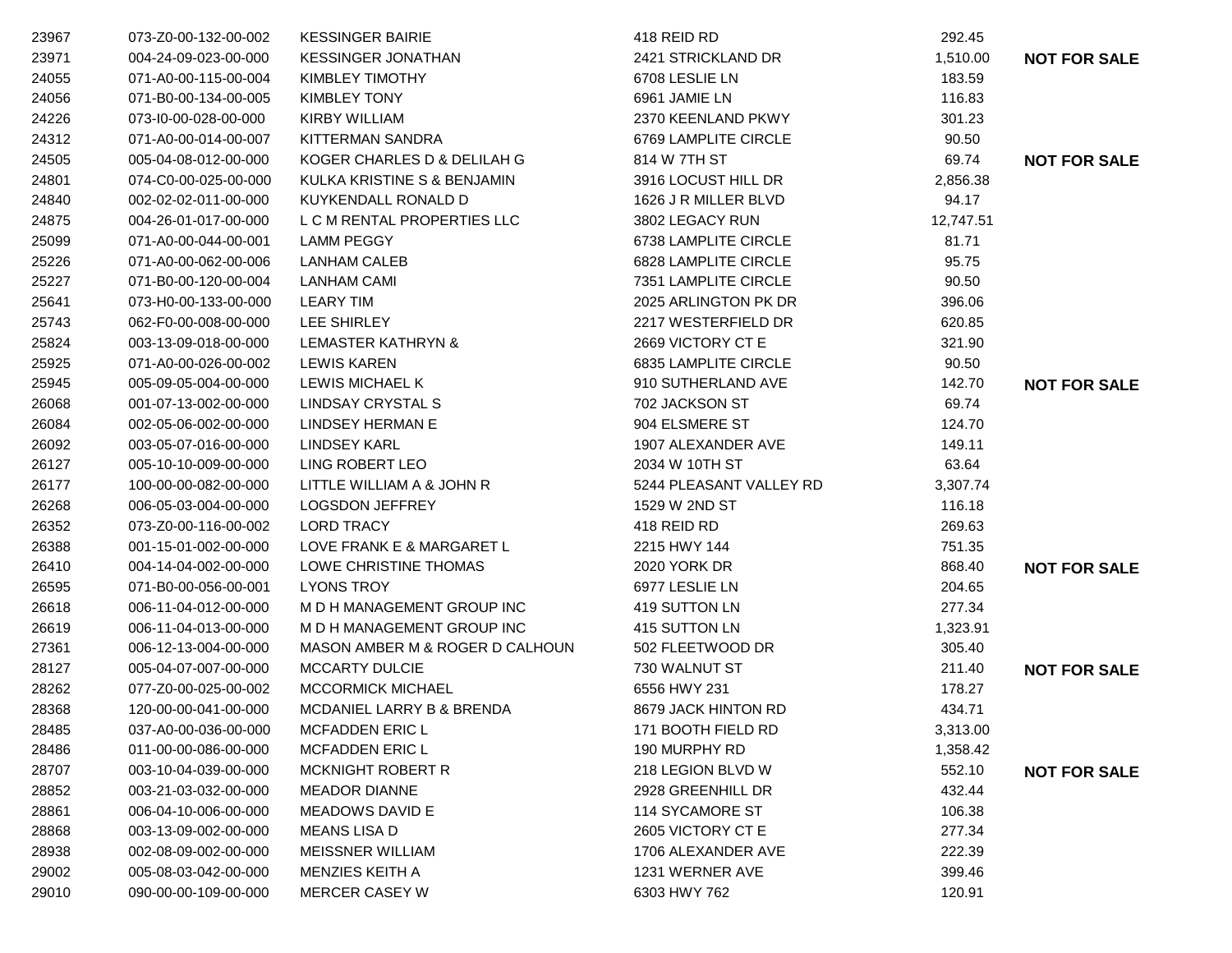| 29043 | 106-00-00-036-00-000 | <b>MEREDITH DEBBIE</b>            | 231 CHESTNUT GROVE RD N  | 5,174.49 |                     |
|-------|----------------------|-----------------------------------|--------------------------|----------|---------------------|
| 29046 | 107-00-00-012-01-000 | <b>MERIDETH NATHAN B</b>          | 1397 CHESTNUT GROVE RD S | 1,869.48 |                     |
| 29118 | 073-Z0-00-050-00-002 | MESERVE CRYSTAL                   | 418 REID RD              | 87.01    |                     |
| 29160 | 073-Z0-00-115-00-004 | <b>MEZA FRANCISCO JR</b>          | 418 REID RD              | 202.90   |                     |
| 29270 | 073-Z0-00-117-00-002 | MILES JAMIE                       | 418 REID RD              | 150.21   |                     |
| 29294 | 074-00-00-081-00-000 | <b>MILES VICKI L</b>              | 3212 PLEASANT VALLEY RD  | 2,578.91 |                     |
| 29338 | 012-00-00-016-00-000 | MILLAY GREGORY ALLEN              | 1590 FOGLE RD            | 476.83   |                     |
| 29371 | 071-A0-00-131-00-001 | <b>MILLAY MARTIN</b>              | 6776 LESLIE LN           | 195.87   |                     |
| 29425 | 003-01-02-008-00-000 | <b>MILLER BALAEA</b>              | 101 E 19TH ST            | 845.79   |                     |
| 29490 | 005-13-13-001-00-000 | MILLER GEORGE K & JUNE TRUST      | 2700 CRAVENS AVE         | 459.90   | <b>NOT FOR SALE</b> |
| 29869 | 077-Z0-00-006-00-001 | <b>MITCHELL BRUCE &amp; GINA</b>  | 6556 HWY 231             | 101.01   |                     |
| 29948 | 071-A0-00-109-00-003 | <b>MITCHELL VERNON</b>            | 6723 LESLIE LN           | 155.46   |                     |
| 30103 | 003-05-07-015-00-000 | MOODY JOYCE G                     | 1911 ALEXANDER AVE       | 313.96   |                     |
| 30138 | 071-B0-00-123-00-005 | MOORE ELIZABETH                   | 7339 LAMPLITE CIRCLE     | 222.19   |                     |
| 30241 | 073-Z0-00-121-00-004 | <b>MORALES EUFEMIA</b>            | 418 REID RD              | 151.96   |                     |
| 30243 | 077-Z0-00-018-00-004 | <b>MORALES PATRICK</b>            | 6556 HWY 231             | 109.80   |                     |
| 30244 | 073-Z0-00-110-00-003 | <b>MORALES WILFREDO</b>           | 418 REID RD              | 245.03   |                     |
| 30250 | 052-00-00-016-00-000 | MORBURGER BROTHERS ESTATE         | <b>JACKSON RD N</b>      | 296.53   |                     |
| 30251 | 052-00-00-010-00-000 | MORBURGER PAULINE & ARTHUR J      | <b>JACKSON RD N</b>      | 986.51   |                     |
| 30295 | 071-A0-00-076-00-002 | <b>MORGAN KIMBERLY</b>            | 6869 LESLIE LN           | 81.71    |                     |
| 30306 | 041-Z0-00-024-00-005 | <b>MORLES GEMIMA</b>              | 4040 PARK DR             | 99.28    |                     |
| 30408 | 073-Z0-00-006-00-005 | <b>MORRIS KRISINDA</b>            | 418 REID RD              | 90.50    |                     |
| 30564 | 075-L0-00-002-00-000 | <b>MOSS LANA M</b>                | 3801 BOULDER LN          | 3,285.46 |                     |
| 30860 | 004-02-02-019-00-000 | MURPHY MARILYN C                  | 1928 FREEMAN AVE         | 549.67   |                     |
| 30913 | 113-00-00-054-01-000 | <b>MURPHY SHARON M</b>            | 6471 LITTLE HICKORY RD   | 945.74   |                     |
| 30975 | 002-04-11-022-00-000 | MYERS JACK ENTERPRISES INC        | 1217 SWEENEY ST          | 324.35   |                     |
| 30976 | 002-04-06-008-00-000 | MYERS JACK ENTERPRISES INC        | 521 PARRISH AVE E        | 334.12   |                     |
| 30981 | 103-00-00-006-00-003 | <b>MYERS KURT</b>                 | 7184 HWY 762             | 750.80   |                     |
| 31073 | 071-A0-00-046-00-003 | <b>NAPIER CYNTHIA</b>             | 6746 LAMPLITE CIRCLE     | 116.83   |                     |
| 31418 | 073-Z0-00-060-00-003 | <b>NEWTON WILLIAM &amp; MISTY</b> | 418 REID RD              | 239.77   |                     |
| 31463 | 019-A0-00-007-00-000 | NICOLAS WILLIAM C & ANGELA D      | 7416 FRENCH ISLAND RD    | 248.56   |                     |
| 32141 | 006-14-06-042-00-000 | OOST DELLA C                      | 3018 YOSEMITE DR         | 1,116.65 |                     |
| 32363 | 076-00-00-111-00-000 | OWENS JOANNA M                    | 5516 MILLERS MILL RD     | 441.72   |                     |
| 32753 | 001-09-02-014-00-000 | PALMER RONALD & STACEY            | 1627 PAYNE AVE           | 335.94   |                     |
| 33038 | 005-03-11-001-00-000 | PATTON VENTURES INC &             | 711 PARRISH AVE W        | 826.89   |                     |
| 33216 | 001-04-01-028-00-000 | PAYNE ALLEN                       | 306 E 5TH ST             | 143.02   | <b>NOT FOR SALE</b> |
| 33270 | 006-05-02-002-00-000 | PAYNE CHARLES B & MARGARET M      | 110 ORCHARD ST           | 94.17    | <b>NOT FOR SALE</b> |
| 33353 | 088-00-00-137-01-000 | PAYNE DUFF PROPERTIES LLC         | 5589 HWY 142             | 489.68   |                     |
| 33572 | 096-00-00-081-02-001 | PAYNE RANDY & MELINDA             | 10651 KELLY CEMETERY RD  | 118.60   |                     |
| 33631 | 092-00-00-002-00-000 | <b>PAYNE STEVE R &amp; KAREN</b>  | 8122 HWY 231             | 296.53   |                     |
| 33850 | 090-00-00-117-00-000 | PENDER PAMELLA                    | 3142 HWY 142             | 1,133.67 |                     |
| 33930 | 084-A0-00-037-00-000 | PERRY JAMES SYLVESTER JR          | 9249 KELLY CEMETERY RD   | 677.38   |                     |
| 33989 | 003-06-04-003-00-000 | PETTREY TRACY                     | 2229 MCCONNELL AVE       | 371.99   |                     |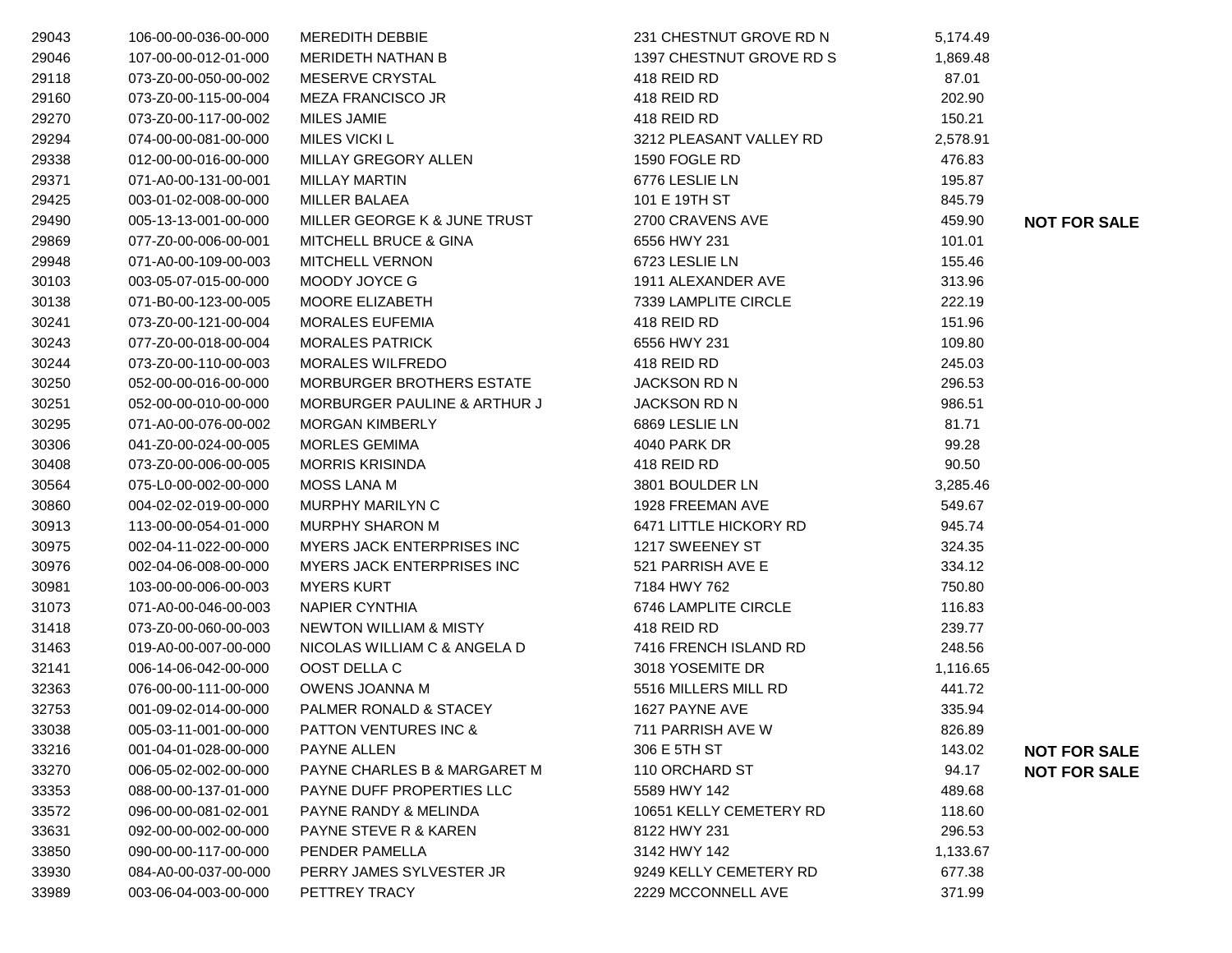| 34277 | 061-C0-00-049-00-000 | PIPER DELORES J                           | 3328 E 10TH ST            | 469.81   |                     |
|-------|----------------------|-------------------------------------------|---------------------------|----------|---------------------|
| 34392 | 002-10-04-015-00-000 | POLLARD TERRY                             | 1652 GLENDALE AVE         | 57.52    |                     |
| 34393 | 002-10-04-016-00-000 | POLLARD TERRY                             | 1656 GLENDALE AVE         | 247.41   |                     |
| 34444 | 001-07-11-009-00-000 | PORTER AMANDA GIBSON                      | 725 HATHAWAY ST           | 81.95    |                     |
| 34445 | 002-05-04-024-A0-000 | PORTER AMANDA GIBSON                      | 1007 HALL ST              | 63.64    | <b>NOT FOR SALE</b> |
| 34451 | 062-B0-00-114-00-000 | PORTER CARL BRANDON                       | 1900 E 6TH ST             | 81.71    |                     |
| 34453 | 033-00-00-010-00-000 | PORTER CHARLES E & LINDA K                | 5031 WINDY HOLLOW RD      | 243.83   |                     |
| 34895 | 071-B0-00-035-00-002 | PROCTOR BEVERLY SAGO                      | 6936 LAMPLITE CIRCLE      | 222.19   |                     |
| 34900 | 073-H0-00-052-00-000 | PROCTOR VIVIAN D                          | 2140 KEENLAND PKWY        | 336.37   |                     |
| 35068 | 005-09-04-003-00-000 | PYTLIK RICHARD                            | 910 MCGILL ST             | 234.60   |                     |
| 35523 | 057-Z0-00-008-00-002 | RAMIAREZ GENER                            | 140 ST ANTHONY RD         | 134.40   |                     |
| 35594 | 005-10-12-023-00-000 | RATES JOANN ET AL                         | 2723 W 9TH ST             | 271.23   |                     |
| 35740 | 086-A0-00-001-00-000 | RECOMMENDED MANAGEMENT LLC                | 6340 WATERFIELD DR        | 243.83   |                     |
| 35741 | 086-A0-00-001-C0-000 | RECOMMENDED MANAGEMENT LLC                | 6330 WATERFIELD DR        | 243.83   |                     |
| 35742 | 086-A0-00-001-D0-000 | RECOMMENDED MANAGEMENT LLC                | 6320 WATERFIELD DR        | 243.83   |                     |
| 35743 | 006-18-03-005-00-000 | RECOMMENDED MANAGEMENT TEAM LLC           | 4130 HARBOR HILLS TRACE   | 243.83   |                     |
| 35746 | 086-A0-00-001-A0-000 | RECOMMENDED MANAGEMENT TEAM LLC           | <b>HWY 405</b>            | 437.01   |                     |
| 35988 | 005-03-06-014-00-000 | RENFROW CHARLOTTE EVONNE                  | 904 W 11TH ST             | 66.66    |                     |
| 36008 | 006-10-06-034-A0-000 | RENFROW WILLIAM JR & RHONDA               | 115 EWING RD              | 262.09   |                     |
| 36012 | 005-09-02-016-00-000 | <b>RENFROW WILLIAM SR &amp; GERALDINE</b> | 803 POINDEXTER ST         | 70.32    | <b>NOT FOR SALE</b> |
| 36083 | 073-F0-00-003-00-000 | REYNOLDS DARLENE JOY                      | 1909 REID RD              | 499.69   |                     |
| 36090 | 005-06-01-007-00-000 | REYNOLDS J W & GLADYS                     | 1435 W 9TH ST             | 81.95    | <b>NOT FOR SALE</b> |
| 36111 | 006-14-13-005-00-000 | REYNOLDS MARVIN E JR & KAREN A            | 708 DEER TRAIL            | 1,281.71 |                     |
| 36241 | 120-00-00-017-00-000 | RHODES STEVE Q & TAMMY L                  | <b>AULL RD</b>            | 1,030.05 |                     |
| 36242 | 120-00-00-017-00-002 | RHODES TAMMY L & STEVE                    | 6755 AULL RD              | 490.88   |                     |
| 36304 | 092-00-00-006-00-000 | RICHARDS CATALINA                         | RED HILL MAXWELL RD       | 120.91   |                     |
| 36377 | 086-A0-00-004-A0-000 | <b>RICHMOND E W</b>                       | <b>WRIGHTS LANDING RD</b> | 384.32   |                     |
| 36424 | 006-05-07-015-00-000 | <b>RIDINGS MARY L</b>                     | 1532 HERR AVE             | 173.54   | <b>NOT FOR SALE</b> |
| 36429 | 001-09-11-019-00-000 | RIGGS ANGELA MARIE                        | 1736 MCCULLOCH AVE        | 423.89   |                     |
| 36453 | 059-00-00-067-00-002 | <b>RILEY BRAD</b>                         | 731 HARMONS FERRY RD W    | 371.48   |                     |
| 36662 | 007-A0-00-016-00-000 | ROACH BILLY                               | 11055 ST JOSEPH LN        | 977.35   |                     |
| 36784 | 038-E0-00-013-00-000 | ROBERTS CLARENCE D & JEAN                 | 5310 ASHLAND AVE          | 915.88   | <b>NOT FOR SALE</b> |
| 36851 | 005-10-15-007-A0-000 | <b>ROBERTS JAMIE</b>                      | 2630 LANCASTER AVE        | 301.77   |                     |
| 37003 | 113-00-00-104-01-000 | ROBERTS THOMAS R & BONNIE                 | 8770 HWY 54               | 633.17   |                     |
| 37086 | 005-13-01-001-00-000 | ROBINSON HUBERT T JR & DAVITA L           | 3010 CRAVENS AVE          | 406.16   |                     |
| 37092 | 002-10-04-006-00-000 | ROBINSON KEITH M & PAULA L                | 1677 PARKDALE DR S        | 251.70   |                     |
| 37179 | 055-00-00-009-05-000 | ROBY MARY SPOA TRUST                      | 110 CARLTON DR            | 7,027.82 |                     |
| 37250 | 071-A0-00-140-00-004 | ROGERS CAROLYN                            | 6830 LESLIE LN            | 187.09   |                     |
| 37370 | 073-Z0-00-108-00-002 | <b>ROSS HARLAN</b>                        | 418 REID RD               | 236.28   |                     |
| 37535 | 085-00-00-009-00-003 | <b>RUDISELL BRIAN</b>                     | 7848 HWY 2830             | 520.76   |                     |
| 37828 | 003-25-03-021-00-000 | SADDLER SHAUNA                            | 4334 LANDSDOWNE N         | 1,880.55 |                     |
| 37851 | 073-Z0-00-122-00-004 | <b>SALAZAR HOMERO</b>                     | 418 REID RD               | 187.09   |                     |
| 37900 | 005-04-12-005-00-000 | <b>SAMPSON ERNIE</b>                      | 1111 W 9TH ST             | 246.82   |                     |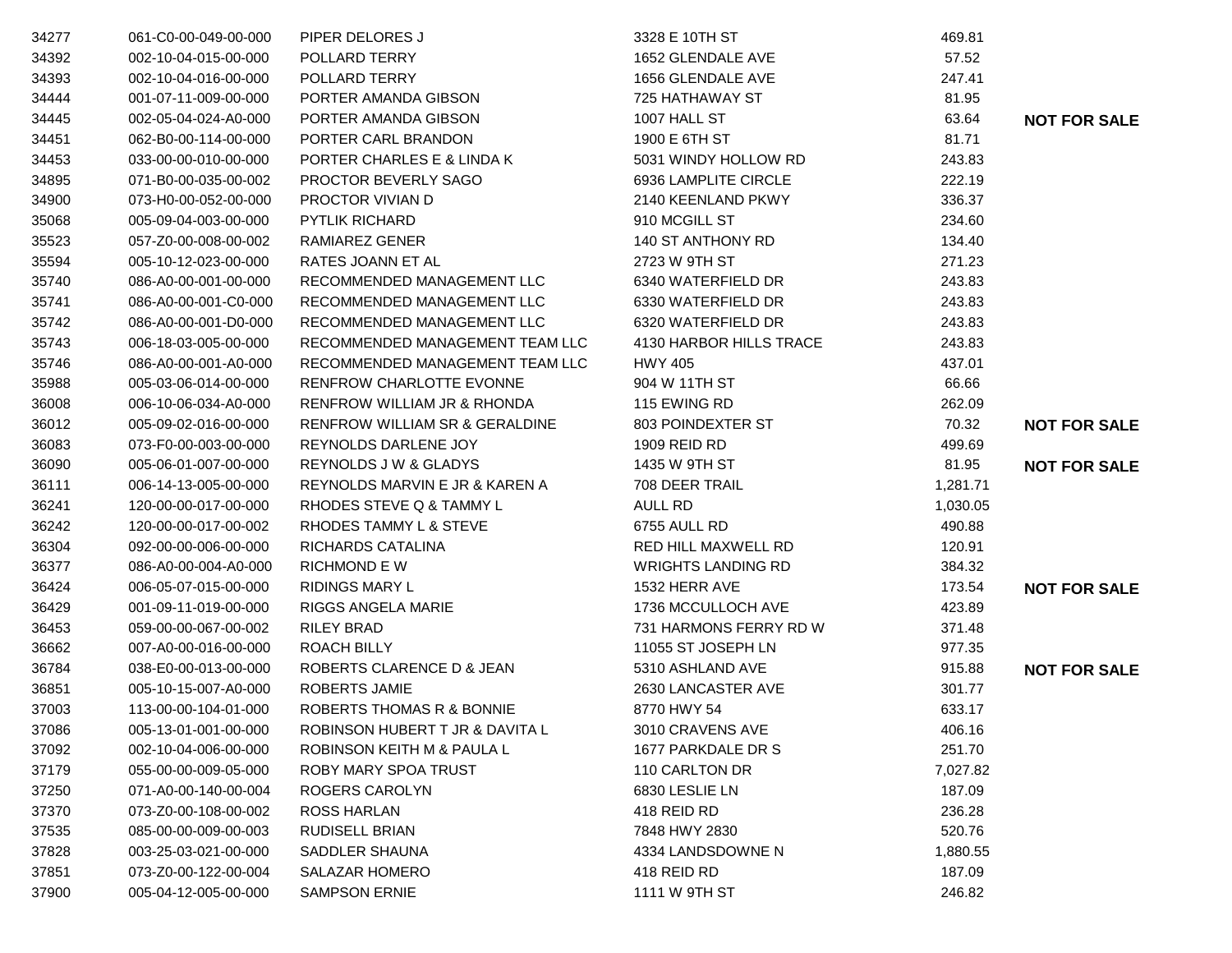| 37901 | 006-08-02-030-00-000 | <b>SAMPSON ERNIE</b>                | 53 GILMOUR CT                 | 248.65   |                     |
|-------|----------------------|-------------------------------------|-------------------------------|----------|---------------------|
| 37902 | 006-09-02-024-00-000 | <b>SAMPSON ERNIE</b>                | 1702 LOCK AVE                 | 218.73   |                     |
| 37903 | 001-09-11-018-00-000 | <b>SAMPSON ERNIE</b>                | 1734 MCCULLOCH AVE            | 313.37   |                     |
| 37904 | 020-00-00-012-01-000 | <b>SAMPSON ERNIE</b>                | 620 HWY 1554                  | 1,650.43 |                     |
| 37910 | 005-04-12-008-00-000 | SAMPSON ROY COAL CO INC             | 811 PLUM ST                   | 181.48   |                     |
| 37973 | 058-00-00-146-00-000 | SANDERS CHARLES ROBERT & VIOLA M    | 972 BROWNS VALLEY RED HILL RD | 2,585.94 |                     |
| 38049 | 071-A0-00-056-00-005 | SANTOS ANGELA                       | 6804 LAMPLITE CIRCLE          | 99.28    |                     |
| 38051 | 073-Z0-00-114-00-002 | SANTOS JESENNIA                     | 418 REID RD                   | 352.17   |                     |
| 38174 | 071-Z0-00-012-00-002 | <b>SCHARTUNG BRANDON</b>            | 6845 HWY 2830                 | 125.62   |                     |
| 38340 | 005-12-01-010-00-000 | SCHROADER CALVIN SHELBY             | 1921 MCFARLAND AVE            | 199.94   |                     |
| 38511 | 073-Z0-00-059-00-003 | <b>SEATON TINA</b>                  | 418 REID RD                   | 109.80   |                     |
| 38521 | 005-03-12-013-00-000 | SECRETARY OF VETERANS AFFAIRS       | 1219 NASSAU AVE               | 277.34   |                     |
| 38632 | 001-09-12-001-00-000 | <b>SHADRICK ERNEST &amp; MAGGIE</b> | 2027 HUGHES AVE               | 208.72   |                     |
| 38903 | 071-B0-00-209-00-002 | <b>SHIREL KENNEY</b>                | 6924 LEAH LN                  | 222.19   |                     |
| 39008 | 005-01-01-015-00-000 | <b>SHOWN EVELYN</b>                 | 630 CEDAR ST                  | 224.26   |                     |
| 39264 | 073-Z0-00-112-00-003 | <b>SIMPSON ROXIE</b>                | 418 REID RD                   | 132.66   |                     |
| 39351 | 015-A0-00-038-00-000 | SINNETT JAMES & JANICE              | 7034 HWY 815                  | 230.96   |                     |
| 39352 | 015-A0-00-039-00-000 | SINNETT JAMES JANICE & EMMA         | <b>HWY 815</b>                | 173.58   |                     |
| 39355 | 002-05-04-010-00-000 | SINNETT MARY ELIZABETH              | 1000 JACKSON ST               | 60.58    |                     |
| 39432 | 073-Z0-00-025-00-001 | <b>SLACK JESSE</b>                  | 418 REID RD                   | 213.41   |                     |
| 39714 | 006-09-02-007-00-000 | SMITH JUNIUS K                      | 1617 OHIO ST                  | 357.92   |                     |
| 39739 | 071-A0-00-152-00-002 | <b>SMITH MARY</b>                   | 6878 LESLIE LN                | 169.52   |                     |
| 39801 | 071-B0-00-050-00-004 | <b>SMITH RETA</b>                   | 6953 LESLIE LN                | 187.09   |                     |
| 39817 | 071-A0-00-119-00-007 | <b>SMITH ROBIN &amp; RACHEL</b>     | 6724 LESLIE LN                | 134.40   |                     |
| 39911 | 107-00-00-033-00-000 | SNELSON JESSIE OLIVER               | <b>GOBLER FORD RD</b>         | 114.70   |                     |
| 39913 | 002-08-03-008-00-000 | SNIDER KENNETH E                    | 1701 LEITCHFIELD RD           | 970.90   |                     |
| 39947 | 071-A0-00-035-00-003 | SNYDER MELLISSA                     | 6871 LAMPLITE CIRCLE          | 169.52   |                     |
| 39948 | 001-03-04-019-00-000 | SNYDER MICHAEL G                    | 627 DAVIESS ST                | 429.37   |                     |
| 40009 | 001-08-07-010-00-000 | SORRELLS ROBERT A & SANDRA          | 726 STONE ST                  | 209.57   |                     |
| 40205 | 004-22-28-003-00-000 | SPENCER BARRY L & CARLA A           | 2349 SECRETARIAT DR           | 1,322.12 |                     |
| 40295 | 084-00-00-057-00-000 | <b>SPURRIER STEVE</b>               | 8931 AUBREY RD                | 742.00   |                     |
| 40333 | 003-12-10-019-00-000 | STALLINGS CHRISTOPHER A             | 608 STOCKTON DR               | 669.34   | <b>NOT FOR SALE</b> |
| 40723 | 059-A0-00-042-00-000 | STEWART EDWARD R ESTATE             | 390 HWY 140 W                 | 164.80   |                     |
| 40731 | 005-06-06-038-00-000 | <b>STEWART JAMES M</b>              | 1222 W 11TH ST                | 216.29   |                     |
| 40786 | 058-00-00-026-00-000 | STILLEY JERRY T & DENISE O          | 10088 HWY 431                 | 786.30   |                     |
| 40811 | 096-00-00-034-00-005 | <b>STINNETT KEVIN</b>               | 347 POTTS RD                  | 83.48    |                     |
| 40824 | 003-10-05-016-00-000 | STINNETT MARY LOU                   | 3207 JEFFERSON ST             | 380.55   |                     |
| 41275 | 003-01-01-004-00-000 | <b>SUNN WILLIAM LOGAN</b>           | 109 W 19TH ST                 | 562.48   |                     |
| 41312 | 073-F0-00-046-00-000 | SUTHERLAND JAMES JR & AMANDA M      | 4920 CAMBRIDGE DR             | 1,223.20 | <b>NOT FOR SALE</b> |
| 41336 | 071-A0-00-073-00-004 | <b>SUTTON KEITH</b>                 | 6881 LESLIE LN                | 151.96   |                     |
| 41393 | 073-B0-00-017-00-000 | SWEENEY JOHN M & WANDA M            | 4925 GRAHAM LN                | 977.35   |                     |
| 41451 | 003-38-09-334-00-000 | SZETELA TINA M                      | 2987 SUMMER POINT CT          | 3,441.76 | <b>NOT FOR SALE</b> |
| 41617 | 006-04-02-015-00-000 | TAPP MAKAYLA ERIN NICOLE            | 29 PLUM ST                    | 227.88   |                     |